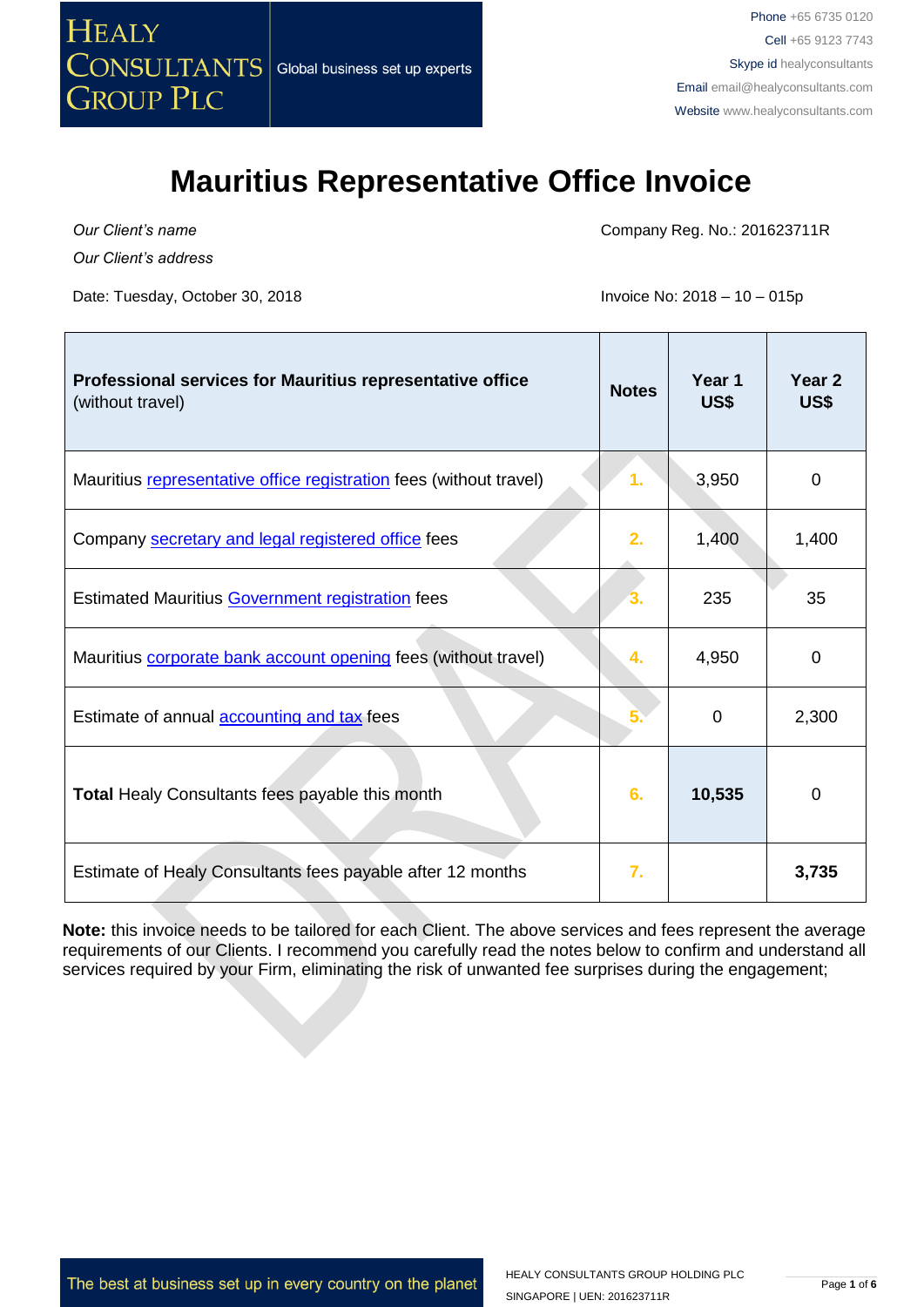#### *Notes to invoice above*

**1.** Healy Consultants Group PLC fees to efficiently and effectively complete Mauritius representative office registration within [three weeks \(click link\),](http://www.healyconsultants.com/mauritius-company-registration/fees-timelines/#timelines) by **i)** choosing the M&AA and business entity for our Client's business activities; **ii)** requesting our local licensed agent to reserve the company name and register the company with the [Corporate and Business Registration Department](http://companies.govmu.org/English/Pages/default.aspx) **iii)** settling our local licensed agent's fees and **iv)** preparing a high quality company incorporation application for submission to the CBRD by our local agent;

All [engagement fees](http://www.healyconsultants.com/company-registration-fees/) (click link) are agreed and paid up front. The fees are published on our country web pages. Consequently, there are no hidden fees or surprises or ambushes throughout the engagement. All engagement deadlines are agreed up front in the form of [a detailed project plan,](http://www.healyconsultants.com/index-important-links/example-project-plan/) mapping out deliverables by week throughout the engagement term;



Every second day during the engagement, we email our Client a [detailed email engagement status](http://www.healyconsultants.com/index-important-links/weekly-engagement-status-email/)  [update.](http://www.healyconsultants.com/index-important-links/weekly-engagement-status-email/) Our Client is immediately informed of engagement problems faced by Healy Consutants Group PLC and our local agent in Mauritius, together with solutions suggested by Healy Consultants Group PLC. Your dedicated engagement manager is reachable by phone, skype, live chat and email and will communicate in your preferred language;

2. In accordance with the Mauritius [Companies Act of 2001, Chapter XXII \(272\),](http://companies.govmu.org/English/Legislation/Documents/2001/CompaniesAct070115.pdf) each Mauritius representative office must appoint a company secretary, who may be a natural person or a body corporate, but the company secretary must be resident in Mauritius. Our local agent will act as your Mauritius Company Secretary, for which annual responsibilities include **i)** preparing and filing the legal annual return; **ii)** securely maintaining company records; **iii)** liaising with the Mauritius government on our Client's behalf; **iv)** legal filing of changes of company structure; and **v)** reminding our Client of statutory deadlines;

In accordance with the Mauritius [Companies Act of 2001, Chapter XXII \(272\),](http://companies.govmu.org/English/Legislation/Documents/2001/CompaniesAct070115.pdf) each Mauritius representative office shall as from the date of its incorporation have a legal registered office in Mauritius, to which all official government communications and notices may be addressed. To comply with this statutory requirement, our local agent's Mauritius office will be the registered office address for your company. Thereafter, this address will be used to receive government correspondence including **i)** tax letters **ii)** notice of the legal annual return; and **iii)** all government communications. Most of our Clients wish to place our local agent's [office address](http://www.healyconsultants.com/corporate-outsourcing-services/company-secretary-and-legal-registered-office/) on invoices, contracts, websites and business cards;

- **3.** This fee is an estimate of government costs payable during your Firm's engagement. All government fee payments made by our local agent will be supported by original receipts and invoices. Examples of government costs include **i)** registration fees at the [Mauritius CBRD;](http://companies.govmu.org/English/Pages/default.aspx) **ii)** payment of license fees; **iii)** issuance of the company seal and **iv)** registration with [Social Security.](http://socialsecurity.govmu.org/English/Pages/default.aspx) Following engagement completion, Healy Consultants Group PLC will refund our Client any excess of funds received over actual Government costs paid;
- **4.** Healy Consultants Group PLC will be pleased to open a Mauritius corporate bank account without our Client needing to travel. It is a time consuming task, and Healy Consultants Group PLC will shelter our Client from the associated administrative challenges. As you can appreciate, it is a difficult task to obtain bank account approval through a newly formed company when shareholders, directors and bank signatories reside overseas.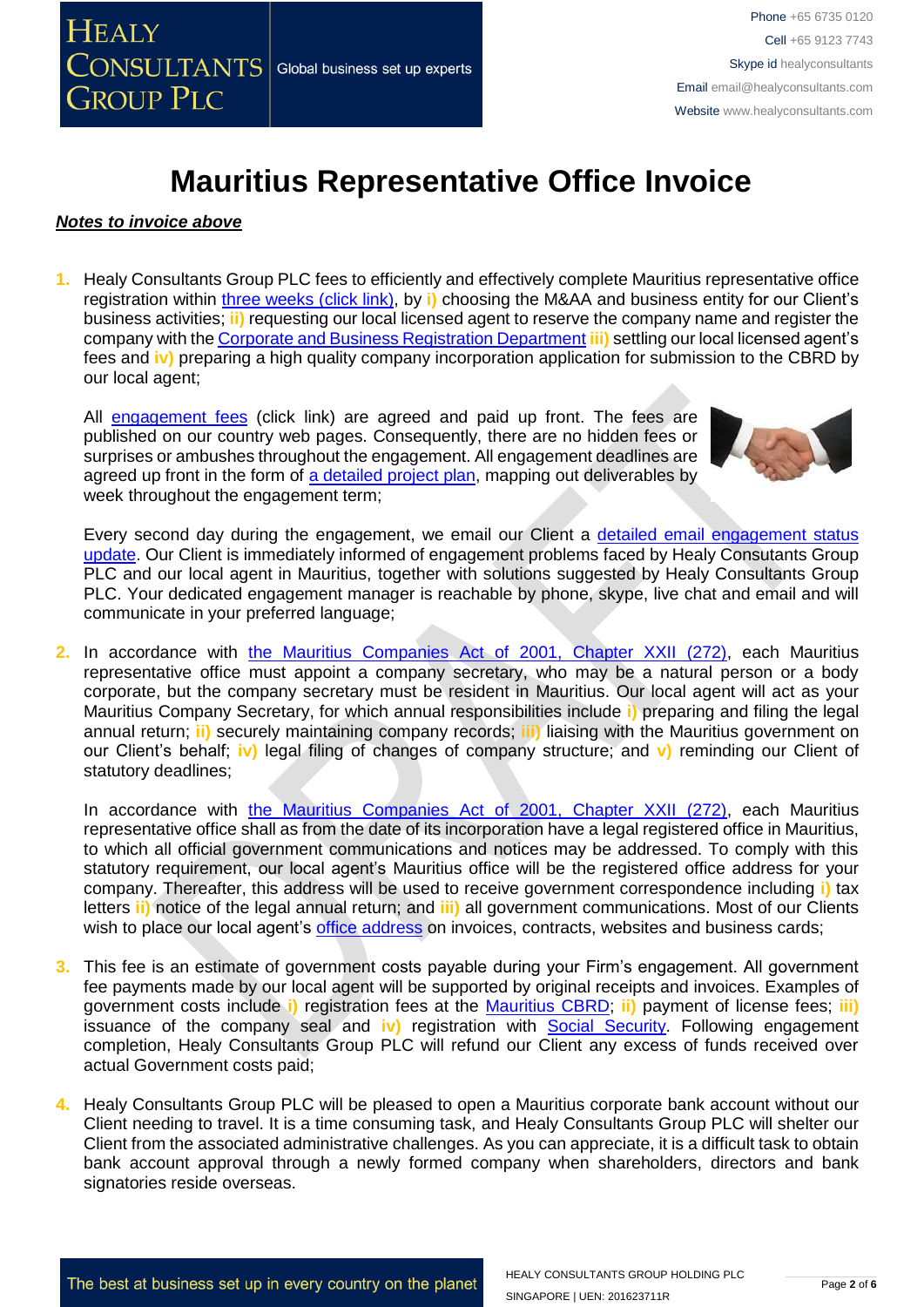

Phone +65 6735 0120 Cell +65 9123 7743 Skype id healyconsultants Email [email@healyconsultants.com](mailto:EMAIL@HEALYCONSULTANTS.COM) Website [www.healyconsultants.com](http://www.healyconsultants.com/)

### **Mauritius Representative Office Invoice**

Healy Consultants Group PLC will prepare a business plan for the bank to optimize the probability of corporate bank account approval. Depending on our Client's business and nationality, there is a 20% probability the banks will request a bank signatory to travel for a one-hour bank interview. Healy Consultants Group PLC through its local agent will try its best to negotiate with the bank for a travel exemption. If our Client must travel to Mauritius for corporate bank account opening, Healy Consultants Group PLC will refund our Client US\$1,400;

If our Client is not comfortable with only a Mauritius corporate bank account, Healy Consultants Group PLC will be pleased to open [an additional international corporate bank account](http://www.healyconsultants.com/international-banking/) (click link) outside of Mauritius. Examples include New York, Germany, Liechtenstein, Austria, Bulgaria, South Africa, Australia, London, South America or Dubai. All banks will be top tier banks in these countries with excellent internet banking services. Example of our global banking partners include HSBC, Standard Chartered Bank, Citibank, Barclays, Standard bank, ANZ bank, VTB bank, UBS, Credit Suisse;

The banks enjoys ultimate power of approval of corporate bank account applications. Consequently, guaranteed success is outside of Healy Consultants Group PLC' control. What is inside our control is the preparation and submission of a high-quality bank application that maximizes the likelihood of approval. To date, we enjoy a 100% approval record because of [our global banking relationships](http://www.healyconsultants.com/international-banking/corporate-accounts/) and determination.







As global banks continue to tighten corporate bank account opening procedures, their internal compliance departments require more thorough due diligence of Clients. Consequently, our Clients should expect the bank account approval period to take up to 4 weeks. Furthermore, global banks now require evidence of proof of business in the country where the corporate bank account will be, including sales contracts or lease agreement;

- **5.** For an active trading company, these [accounting and tax](http://www.healyconsultants.com/mauritius-company-registration/accounting-legal/) fees are an estimate of Healy Consultants Group PLC fees to efficiently discharge your annual accounting and tax obligations. Following receipt of a set of draft accounting numbers from your branch, Healy Consultants Group PLC will more accurately advise accounting and tax fees. For a dormant branch, Healy Consultants Group PLC fees are only US\$950;
- **6.** All fees quoted in this invoice correspond to fees quoted [on Healy Consultants Group PLC's](http://www.healyconsultants.com/company-registration-fees/) website. Please review this invoice carefully to identify errors. During the rush of the business day, it is possible that Healy Consultants Group PLC inadvertently made fee calculation errors, typing errors or omitted services or omitted historic fee payments from Clients. In the unfortunate event you identify invoice errors, please revert to me directly re the same. I apologize in advance if I or my staff made invoice errors;
- **7.** Assuming our Clients re-engage Healy Consultants Group PLC in year 2, this fee is an estimate of the fees payable next year, 12 months after the date of company registration;
- **8.** The fees quoted in this invoice are a prediction of the fees required to efficiently and effectively complete this engagement in a timely manner. If during the engagement we realize that the project is more complex than anticipated, requiring a large additional investment of time, my Firm will revert to request additional fees;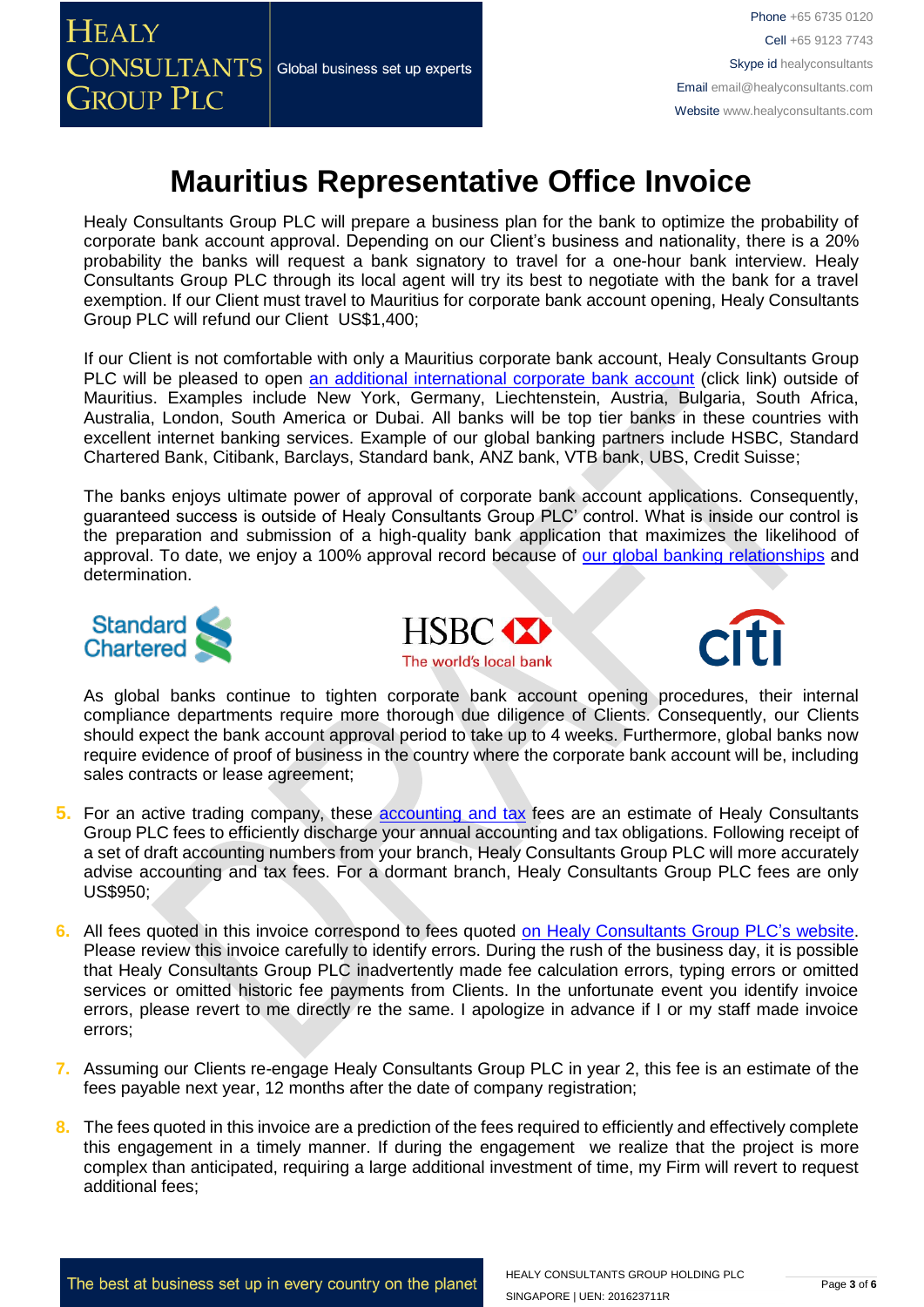

Phone +65 6735 0120 Cell +65 9123 7743 Skype id healyconsultants Email [email@healyconsultants.com](mailto:EMAIL@HEALYCONSULTANTS.COM) Website [www.healyconsultants.com](http://www.healyconsultants.com/)

## **Mauritius Representative Office Invoice**

- **9.** Representative office business activities are limited to **i)** market research; **ii)** Client after sales support; **iii)** promoting the business of the parent company; and **iv)** research and development. The representative office is free of corporation tax but must register for VAT. A representative office can **i)**  lease office premises; **ii)** but cannot issue sales invoice to Clients; nor **iii)** sign local sales. A representative office cannot import and export goods.
- **10.** Engage Healy Consultants Group PLC to [project manage](http://www.healyconsultants.com/project-manage-engagements/) the setup of your business in every country on the planet. We are the best in the [world](http://www.healyconsultants.com/best-in-the-world/) at what we do and we are a one-stop-shop for the  $A$  to  $Z$  of every country engagement;
- **11.** There is no capital requirement to form a representative office in Mauritius;
- **12.** In accordance with the [Companies Act of 2001, Chapter XXII \(276\),](http://companies.govmu.org/English/Legislation/Documents/2001/CompaniesAct070115.pdf) each Mauritius representative office must have at least one individual country representative ordinarily resident in Mauritius. If required, Healy Consultants Group PLC and our local agent will be pleased to provide your firm with a professional nominee representative in Mauritius. The fee amounts to US\$3,250 per annum;
- **13.** If our Client and Healy Consultants Group PLC properly plan this engagement, our Clients will *not* have to travel during this engagement. Healy Consultants Group PLC and our local agent will efficiently and effectively complete company registration and corporate bank account opening in a timely manner without our Client's presence. Instead, our Client will need to **i)** sign and get documents legalized in the embassy in their country of origin and **ii)** courier the originals to Healy Consultants Group PLC office;



- **14.** Depending on our Client's business and nationality, the Mauritius Government may require a special regulatory license to carry on your business in the country. Our local agent will assist our Client secure license approval. However, the Government enjoys ultimate power of approval of company registrations and business licenses;
- **15.** If required, Healy Consultants Group PLC, through our local agent will be pleased to assist your firm secure employee [visa](http://www.healyconsultants.com/mauritius-company-registration/formation-support-services/) approvals. The fee is US\$3,950 for the first employee US\$2,950 for the second employee, US\$1,950 per employee thereafter. The employee visa fees include preparation of a quality visa application and submitting to the correct Government immigration officers. The Government enjoys ultimate power of approval of visa applications. Consequently, guaranteed success is outside of Healy Consultants Group PLC' control. What is inside our control is the preparation and submission of a high quality immigration visa application that maximizes the likelihood of visa approval;
- **16.** Some of our Clients engage Healy Consultants Group PLC to [recruit](http://www.healyconsultants.com/corporate-outsourcing-services/how-we-help-our-clients-recruit-quality-employees/) local employees. We have a lot of experience in this area and we are quite skilled at securing quality candidates for our Clients;
- **17.** Monthly and quarterly Government tax obligations include **i)** monthly payroll reporting contributions to [Mauritius Social Security](file:///D:/AppData/Local/Microsoft/Windows/INetCache/Content.Outlook/XRFLDTO1/socialsecurity.gov.mu/) **ii)** quarterly corporation tax provisional payments. If you need our help, Healy Consultants can complete monthly Government reporting for a monthly fee of US\$1,600. Healy Consultants Group PLC support will include **i)** receive monthly invoices from our client **ii)** label monthly bank statement transactions and **iii)** monitor monthly profit levels to minimize annual tax and **iv)** submission of monthly employee payroll reporting;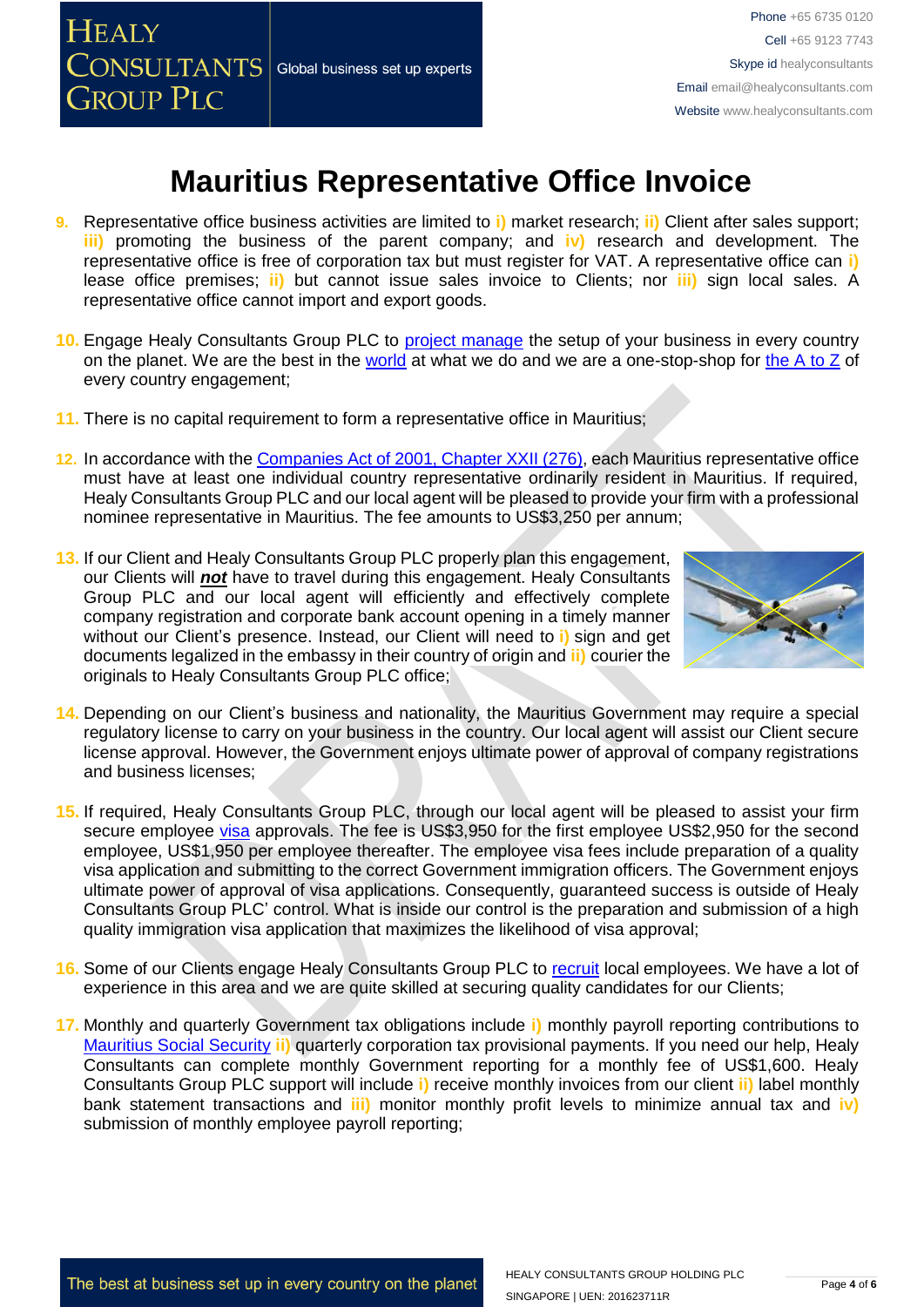

- **18.** It is important our Clients are aware of their personal and corporate tax obligations in their country of residence and domicile; and they will fulfil those obligations annually. Let us know if you need Healy Consultants Group PLC help to clarify your local and international annual tax reporting obligations;
- **19.** During the engagement, shareholders and directors documents may need to be translated into the local language before the Government and Bank approves company registration and corporate bank account opening respectively. Consequently, our Client should budget for possible additional translation and embassy attestation fees. Either our Client or Healy Consultants Group PLC can complete this administrative task;

As always, Healy Consultants Group PLC will negotiate with all third parties to eliminate or reduce additonal engagement costs. For transparency purposes, all third-party fee payments will be supported by original receipts and invoices. Examples of possible third-party payments include **i)** embassy fees **ii)** notary public costs **iii)** official translator fees;

- **20.** Some of our Clients request temporary shared [office space](http://www.healyconsultants.com/virtual-office/) for 6 months until their preferred business premises is found. If your Firm requires this service, the one-time fee is US\$950. Monthly rental thereafter is paid directly to the landlord, independently of Healy Consultants Group PLC;
- **21.** To assist our Clients to minimize foreign exchange costs, we offer the payment in SG\$, Euro, Pounds or US\$. Kindly let me know in which currency your Firm prefers to settle our fees and I will send an updated invoice, thank you;
- **22.** As stipulated on our [business website](http://www.healyconsultants.com/) and in section 3 of our engagement letter, Healy Consultants Group PLC will only commence the engagement following **i)** settlement of our fees and **ii)** completion and signing of our legal engagement letter.
- **23.** Healy Consultants Group PLC will only request our local agent to incorporate your company after 75% of [due diligence documentation](http://www.healyconsultants.com/due-diligence/) is received by email. Healy Consultants Group PLC will only open a corporate bank account after 100% of the Client's original due diligence documentation is received by courier;
- 24. During the annual renewal engagement with our Client, our in-house [Legal and Compliance Department](http://www.healyconsultants.com/about-us/key-personnel/cai-xin-profile/) reviews the quality and completeness of our Client file. Consequently, Healy Consultants Group PLC may revert to our Client to ask for more up to date [due diligence documentation;](http://www.healyconsultants.com/due-diligence/)